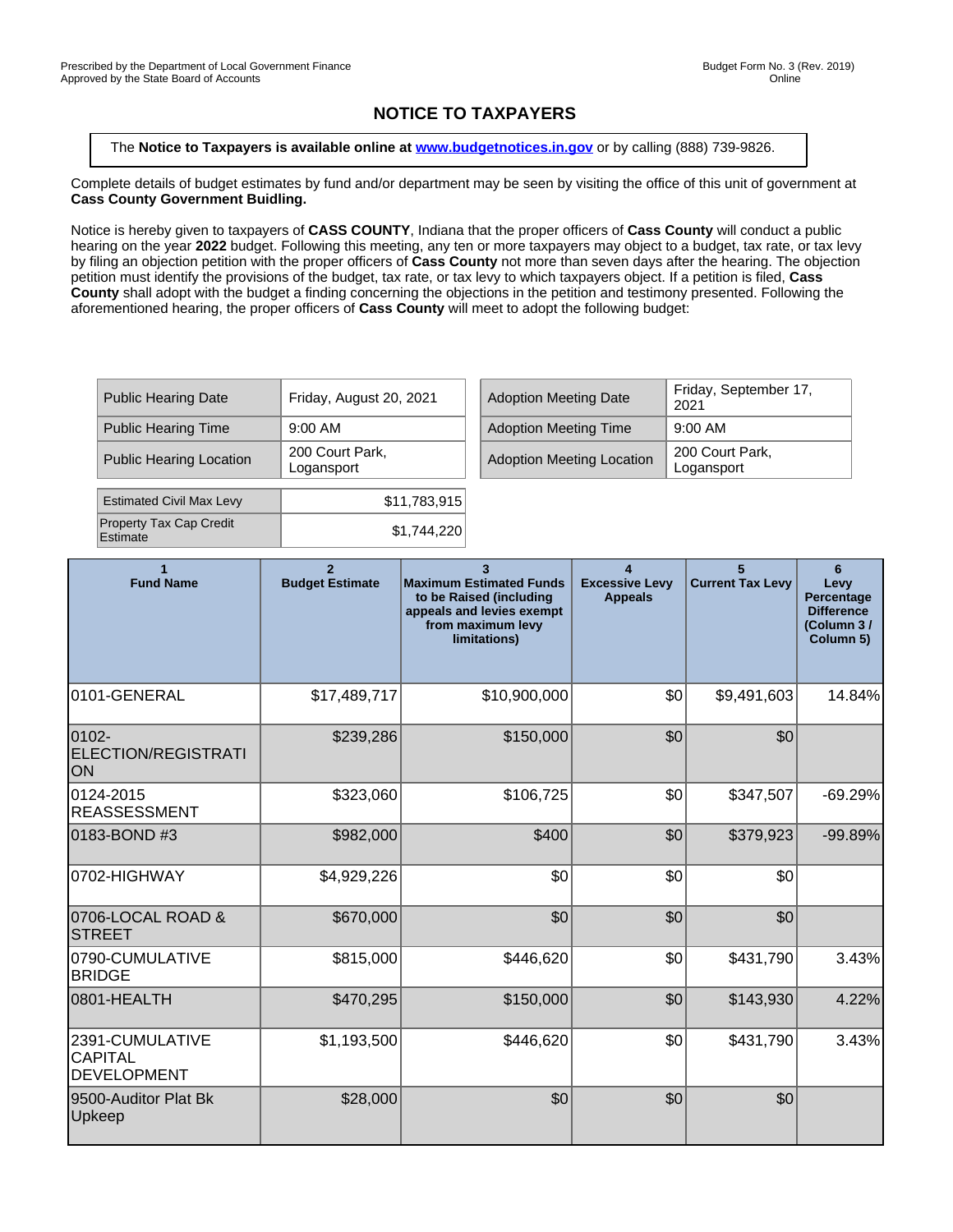| 9502-In Home Detention                                    | \$710,000   | \$0 | \$0 | \$0 |  |
|-----------------------------------------------------------|-------------|-----|-----|-----|--|
| 9503-Recorders<br>Perpetuation                            | \$17,224    | \$0 | \$0 | \$0 |  |
| 9504-Cass County CEDIT<br>Fund                            | \$1,151,196 | \$0 | \$0 | \$0 |  |
| 9505-Cass County<br>Corrections (9104)                    | \$26,983    | \$0 | \$0 | \$0 |  |
| 9507-Health Maintenance<br>Fund                           | \$33,139    | \$0 | \$0 | \$0 |  |
| 9508-Tobacco Education<br>Fund                            | \$20,914    | \$0 | \$0 | \$0 |  |
| 9509-Title 4-D Incentive                                  | \$6,400     | \$0 | \$0 | \$0 |  |
| 9510-LIT-Public Safety<br>(439)                           | \$2,420,983 | \$0 | \$0 | \$0 |  |
| 9511-Health Dept.<br>(Prepardness Grant)                  | \$25,000    | \$0 | \$0 | \$0 |  |
| 9512-LIT Correctional<br>Facility                         | \$1,543,000 | \$0 | \$0 | \$0 |  |
| 9513-Local Emergency<br>Plan                              | \$3,000     | \$0 | \$0 | \$0 |  |
| 9514-E-911 Statewide<br>(1222)                            | \$1,098,018 | \$0 | \$0 | \$0 |  |
| 9515-Clerk Incentive                                      | \$17,206    | \$0 | \$0 | \$0 |  |
| 9516-Community<br><b>Corrections Project</b><br>Income-NA | \$388,000   | \$0 | \$0 | \$0 |  |
| 9517-County Election<br><b>Offical Training Fund</b>      | \$3,000     | \$0 | \$0 | \$0 |  |
| 9518-Clerk Perpetuation                                   | \$13,600    | \$0 | \$0 | \$0 |  |
| 9519-Planning Dept Non-<br>Reverting                      | \$49,744    | \$0 | \$0 | \$0 |  |
| 9520-Park & Rec Non-<br>Reverting                         | \$650,270   | \$0 | \$0 | \$0 |  |